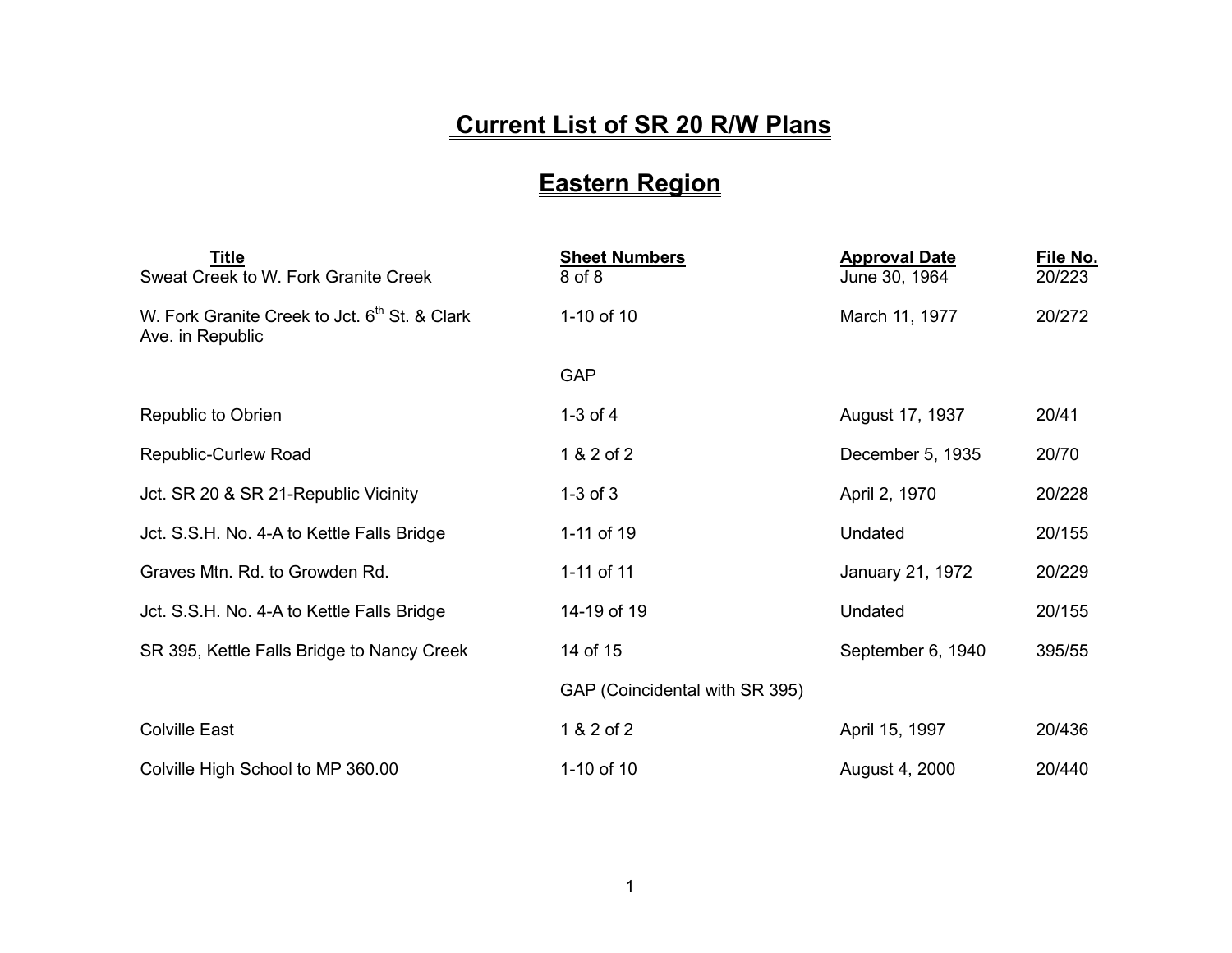| <b>Kitt-Narcisse Road</b>                                  | $1-9$ of $9$          | August 4, 2000     | 20/439 |
|------------------------------------------------------------|-----------------------|--------------------|--------|
| Narcisse Creek to Park Rapids                              | $1-3$ of $5$          | July 15, 1952      | 20/149 |
| Narcisse Creek to Park Rapids                              | $3-5$ of $6$          | October 14, 1949   | 20/150 |
| Narcisse Creek to Park Rapids                              | $3-5$ of $5$          | July 3, 1952       | 20/149 |
| Park Rapids East                                           | $1-3$ of $3$          | August 10, 1954    | 20/153 |
| Spruce Canyon Rd. Vicinity to South Fork Mill<br>Creek Rd. | 1-15 of 15            | December 8, 1995   | 20/430 |
| South Fork Mill Creek Rd. to MP 388.30                     | 1-19 of 19            | October 4, 1996    | 20/433 |
| MP 388.30 to Tiger Jct.                                    | $1-5$ of $5$          | December 18, 1996  | 20/435 |
| Blueslide to lone                                          | 1-8 of 13             | August 9, 1933     | 20/122 |
|                                                            | <b>GAP</b>            |                    |        |
| Ruby Creek Bridge & Approaches                             | 1 of 1 & Vicinity Map | August 1, 1933     | 20/112 |
|                                                            | <b>GAP</b>            |                    |        |
| Ruby to Blueslide                                          | $1-7$ of $7$          | March 31, 1959     | 20/147 |
|                                                            | <b>GAP</b>            |                    |        |
| Jared to Blueslide Granite Point Revision                  | 1 of 1                | September 26, 1944 | 20/145 |
| Jared North                                                | $1-3$ of $3$          | January 11, 1926   | 20/11  |
| Jared - Ruby Undercrossing                                 | 1 & 2 of 7            | October 30, 1931   | 20/113 |